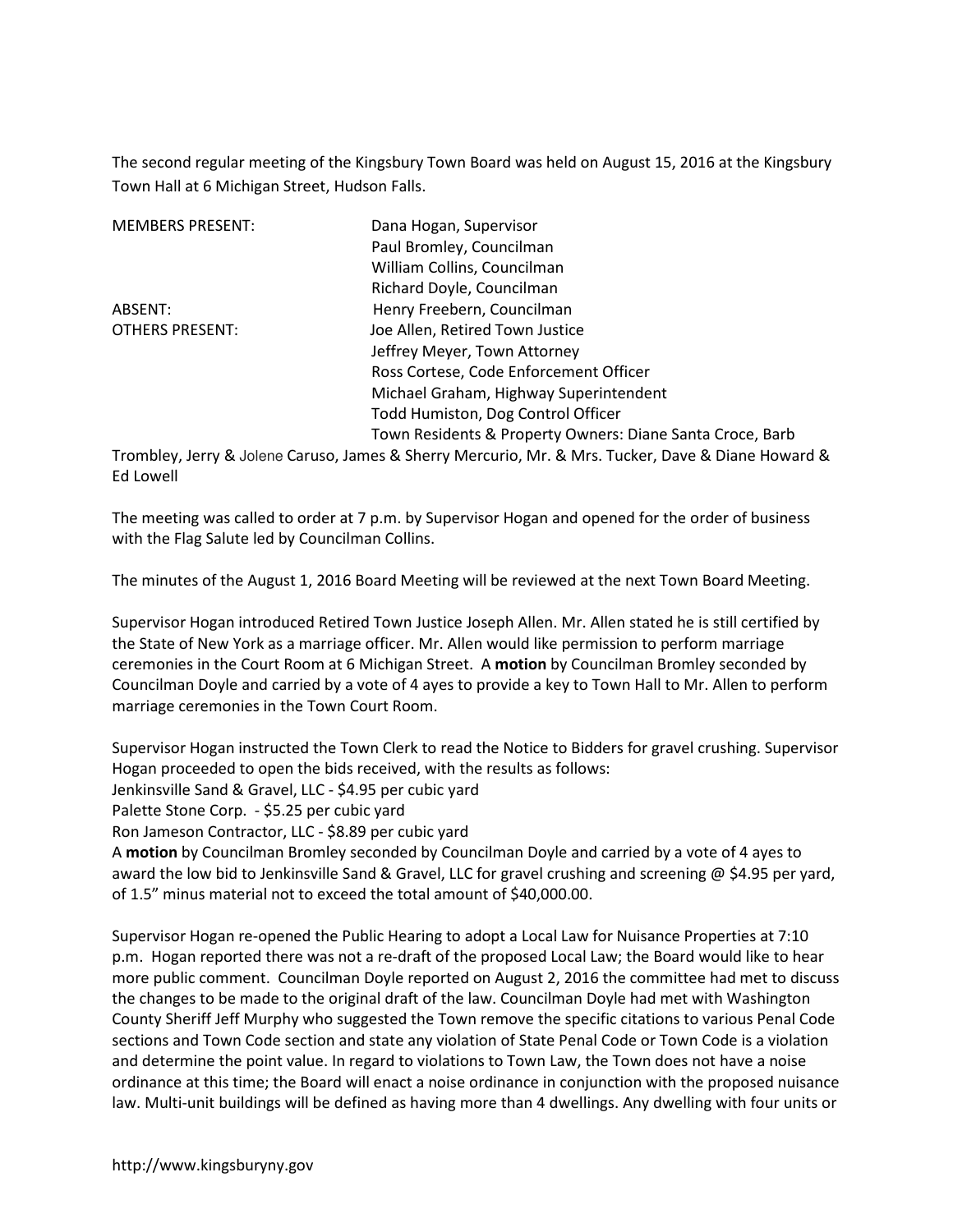less will be classified as a single structure for purposes of this law. The Board must determine when violations occur in the multi-unit buildings; if points will be charged to the tenant or to the landlord. The Board will propose to increase the point total for violations to reflect the number of people living in a multi-unit building. The original draft proposed violation of the nuisance law would occur in a single family structure if you received 12 points in a 6 month period and 18 points in a 12 month period; the new proposal would increase them to 15 & 21. The Board is recommending in cases where the occupancy is revoked, the case will be reviewed by the Supreme Court Justice.

A discussion followed with the Board, Town residents and owners of rental property. Attorney Meyer has some concern about all violations of the Penal Code being included in the proposed law for nuisance properties and will speak to Sheriff Murphy of this concern. There was no further public comment at 7:45 pm; the public hearing will remain open.

## LEGAL UPDATE:

Attorney Meyer reported 5 Article 7's had been filed against the Assessor, the Board of Assessment Review and the Town as follows: Baldwin/Hudson Falls LP, Commercial Net Lease, Keylock LLC, Paul & Wayne Hurd and Karen Garewal.

Attorney Meyer is in the process of putting a noise ordinance together based on hours of the day, location of property and levels in residential and commercial zones, including barking dogs.

The sale of the former Dix Avenue Drive-In is progressing and Attorney Meyer is hopeful the closing will occur before the next Town Board Meeting.

The closing of the Strand may possibly occur within the next 30 days.

Code Enforcement Officer Ross Cortese reported the Phase I is complete at the East Side facility located on Route 149 but has not received a report with the results. During the Phase I it was noted there is a lot of debris on the property. Cortese is attempting to contact Anthony Marro to determine if he is in the process of cleaning up the property.

Supervisor Hogan reported he had a visit from a sales rep from Prime Link. The rep had a VISA gift card for the Town as an incentive for new customers. After discussion the Board made a decision to decline the gift card.

## REPORTS:

Town Clerk reported the Town had received a letter from the Feeder Canal Alliance thanking the Town for their support with an enclosure of their paid annual insurance bill for 2016, in the amount of \$1,047.00.

Code Enforcement Ross Cortese received a quote to complete the clean-up at 9 Bly Avenue. The quote is under \$499.00 and no additional quotes are necessary as stated in the procurement policy. Councilman Bromley stated the certificate of insurance should name the Town of Kingsbury as additionally insured.

Dog Control Officer Todd Humiston reported there was nothing new; court cases are still pending and he expects a lot of delinquent renewals on dog licenses, due to the large number of dog licensed last August.

Superintendent of Highways Michael Graham reported he had found a large wooden crate containing a rotoformer while cleaning out the old Town Hall. The rotoformer was produced at the Sandy Hill lron & Brass Company. Councilman Bromley stated it should be displayed someplace; it represents part of the history of Sandy Hill Iron & Brass.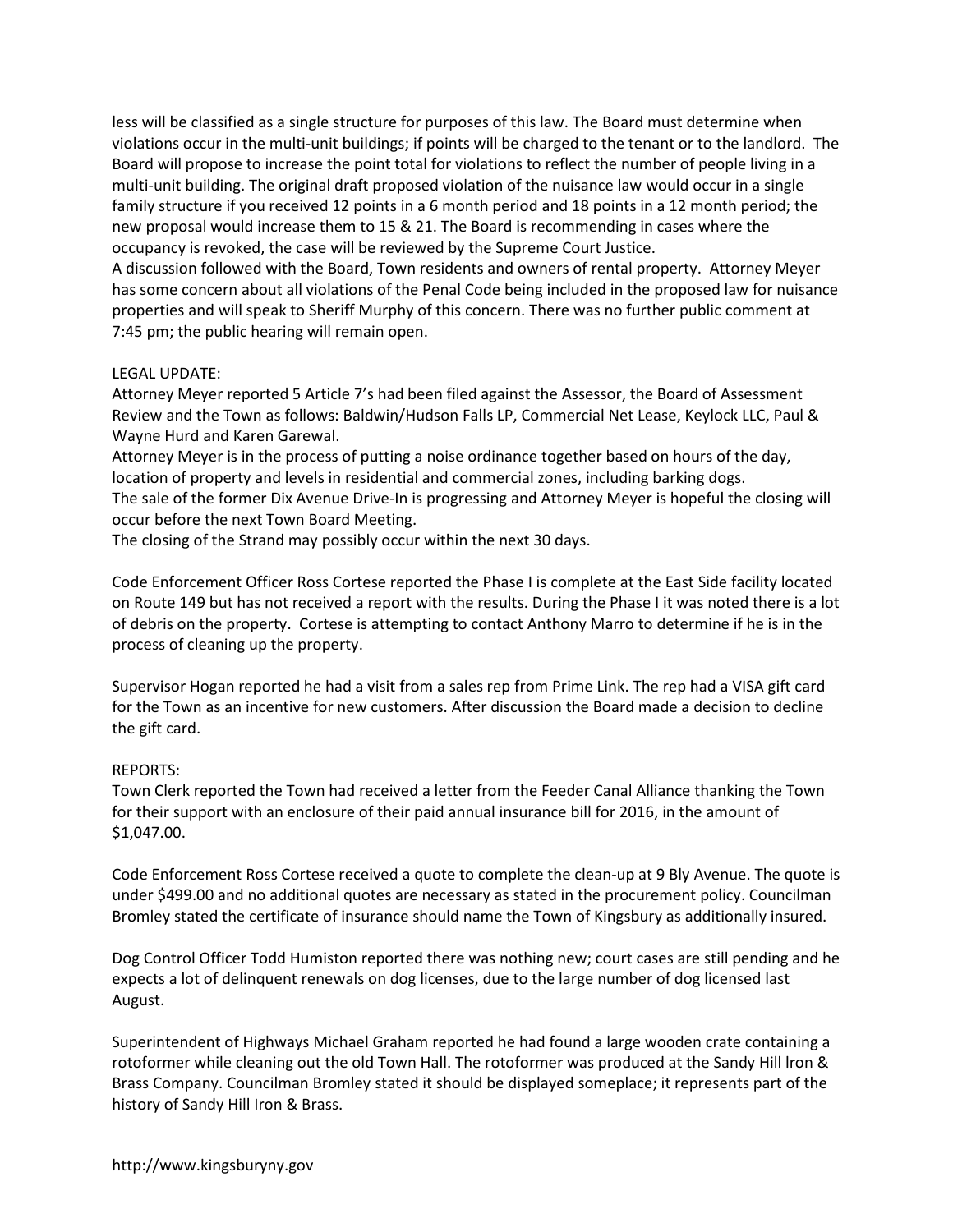Graham reported they had been working on the cold storage and are waiting for the trusses to arrive. They are also cleaning up miscellaneous lumber and sign posts.

Councilman Doyle had a question about parking on property that belongs to Ringer's. Attorney Meyer will contact Ringer's to see if an agreement can be made to provide additional parking on busy court days.

A **motion** by Councilman Doyle seconded by Councilman Collins and carried by a vote of 4 ayes to accept the following budget transfers:

## **BUDGET TRANSFERS**

|     | FROM: JUDGEMENTS & CLAIMS | 1.9030.4 | 2,500.00  |
|-----|---------------------------|----------|-----------|
|     | CONTINGENT ACCT.          | 1.1990.4 | 15,000.00 |
|     | ECONOMIC DEV.             | 1.6997.4 | 10,000.00 |
|     | <b>ENGINEERING CONTR</b>  | 1.1440.4 | 8,750.00  |
| TO: | <b>JUSTICE EQUIP.</b>     | 1.1110.2 | 996.00    |
|     | <b>JUSTICE CONTR.</b>     | 1.1110.4 | 1,500.00  |
|     | <b>BUILDINGDS P.S.</b>    | 1.1620.1 | 25,000.00 |
|     | <b>PARKS CONTR</b>        | 1.7110.4 | 8,750.00  |
|     |                           |          |           |

ADDITIONAL EXPENSE FOR JUSTICE DUE TO CONSOLIDATION-WAGES FOR MICHIGAN STREET – SALE OF 210 MAIN STREET HAS NOT OCCURRED YET BASKETBALL COURT REFINISH AT DERBY NOT IN 2016 BUDGET

|     | FROM: SAFETY CONTR.            | 2.3620.4 | 10.00    |
|-----|--------------------------------|----------|----------|
| To: | DBL                            | 2.9055.8 | 10.00    |
|     |                                |          |          |
|     | <b>FROM TRANSMISSION CONTR</b> | 7.8340.4 | 5,000.00 |
|     | TO: PURIFICATION               | 7.8330.4 | 5,000.00 |

NYS DEPT. OF HEALTH REQUIREMENT FOR CHLORINATION IN INDUSTRIAL PARK LOCATION

Supervisor Hogan received a letter from the Rotary Club about the annual Tony Luciano Road Race which is scheduled for Sunday August 21<sup>st</sup> beginning at 9 a.m. The Rotary Club thanked the Town for their past support.

The Sandy Hill Garden Club will donate a Baby Colorado Blue Spruce that the Town could decorate during the holiday season. The tree will be 5 to 6 feet tall with the maximum height reaching approximately 18 feet at its maturity. The Town Highway Superintendent will assist with the digging and planting of the tree.

A **motion** by Councilman Doyle seconded by Councilman Collins and carried by a vote of 4 ayes accepting the reports of certain officers for the month of July as follows: